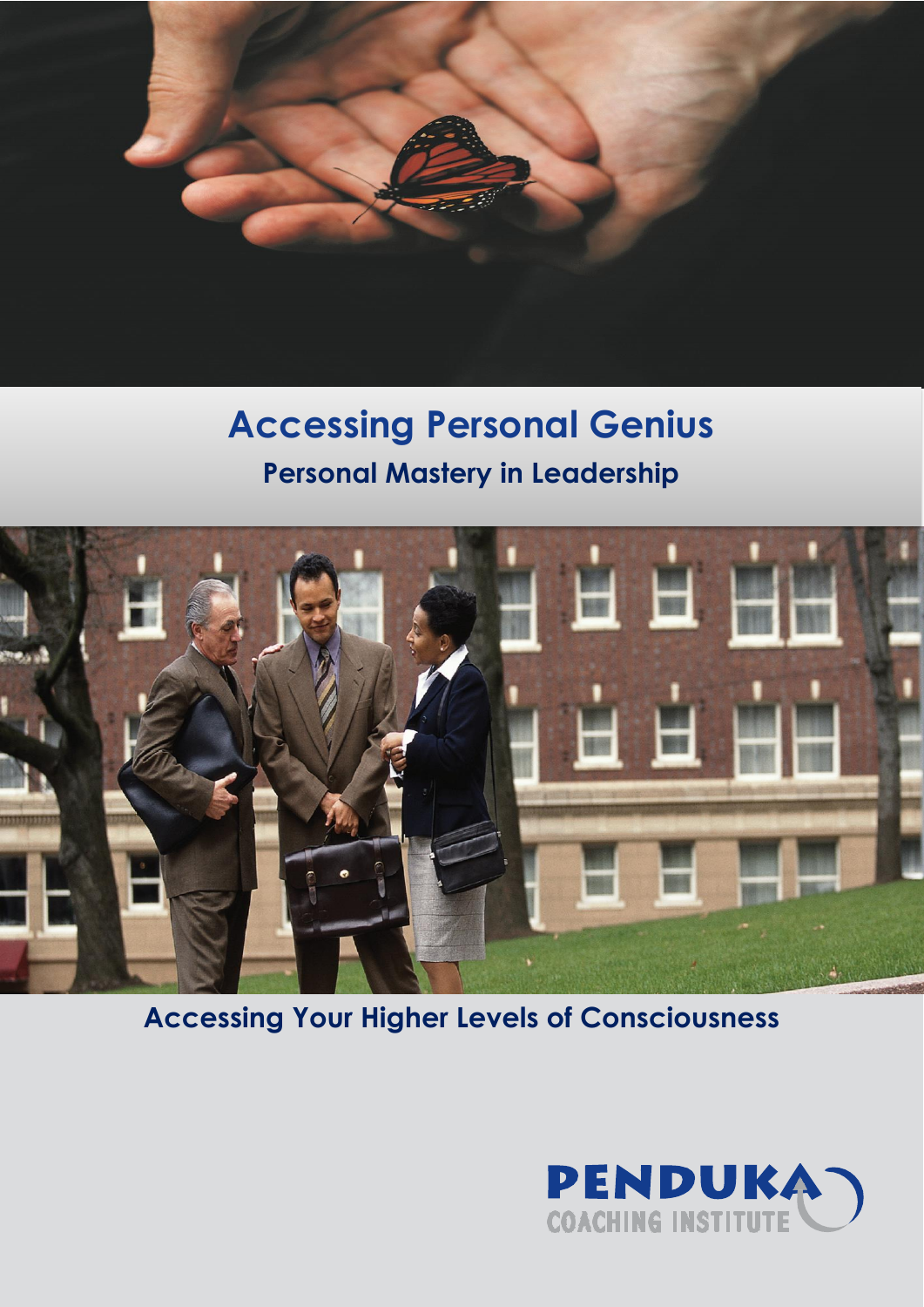

# **Why Personal Mastery?**

# **The Importance of Personal Mastery**

### **The Importance of Personal Mastery**

Most leadership experts agree that the path to executive or senior leadership starts with "learning to lead self". Successful leaders have learnt first to influence themselves – their lifestyles, their behaviour and their interpersonal associations. Setting a positive example becomes a greater reality for leaders who have first mastered themselves. The term "personal mastery" is used to describe a person's ability to become the manager of your own mind at all levels and that will prepare you for the ultimate development of excellence – accessing your personal genius.

The secrets of personal mastery teach you that it is not so much what you are thinking that controls your destiny and experiences, but how you are thinking: your frames of reference determine your experience of life.

Accessing Personal Genius will introduce you to the highly acclaimed Meta-States Model from Neuro-Semantics (NS). NS is a form of 'positive psychology' that is based on studying the structure of wellness as opposed to most psychology that studies illness. As such, this training will provide you with pre-requisite states of mind and emotion for personal mastery. These include:

- The ability to focus all of one's attention and energy
- The ability to step in and out of that state at will
- A sense of being in control of your mind, emotions and body
- A strong sense of self-acceptance and appreciation
- The ego-strength to face challenges and even relish in them
- Resilience to take life's ups and downs and bounce back
- The efficiency to take effective action on what you know

## **Three-day Introduction to Coaching with Neuro-Semantics**

Accessing Your Personal Genius (Introduction to Coaching with Neuro-Semantics) gives new and experienced coaches the power to:

- Use the 26 questions from the revolutionary Meta-States model for effortlessly navigating reflexivity and increasing emotional intelligence (EQ).
- Essential language skills for Developmental Coaching (coaching beliefs, values, and identity).
- You will practice the steps in the structure of telling stories.
- You will learn the skill on how to drive your story toward a single unforgettable point or value.
- You will receive a book that outlines the leadership art of storytelling.
- The book includes stories on leadership lessons focusing on the business themes such as trust, conflict, accountability, commitment and results.
- Enrich your and your client's experience of life find more passion and satisfaction in relationships, wealth, career, and health.
- Eliminate attitudes and blockages that have limited you and your clients in the past – low self-esteem, lack of control, inability to act on your ideas.
- Sharpen your focus so that you unleash your potentials and experience life at optimum level.